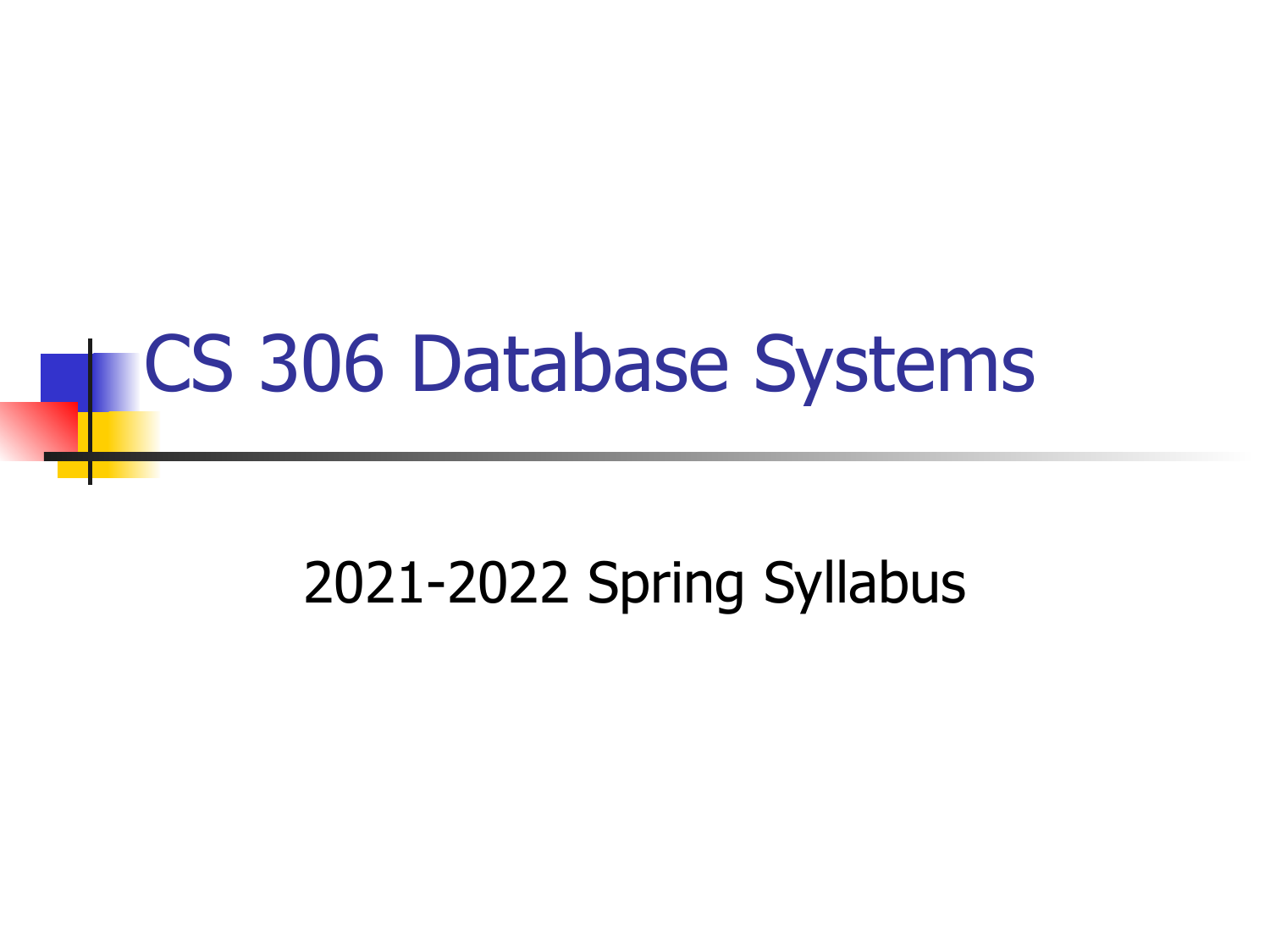

- **Office :** FENS 2081
- **Email :** [ysaygin@sabanciuniv.edu](mailto:ysaygin@sabanciuniv.edu)
- **Tel** : 9576
- **Web :** <http://people.sabanciuniv.edu/~ysaygin/>
- **Office Hours : will be announce later**
- **Use sucourse for discussions regarding the course. (Your TAs will check the messages regularly and inform me for any urgent matter)**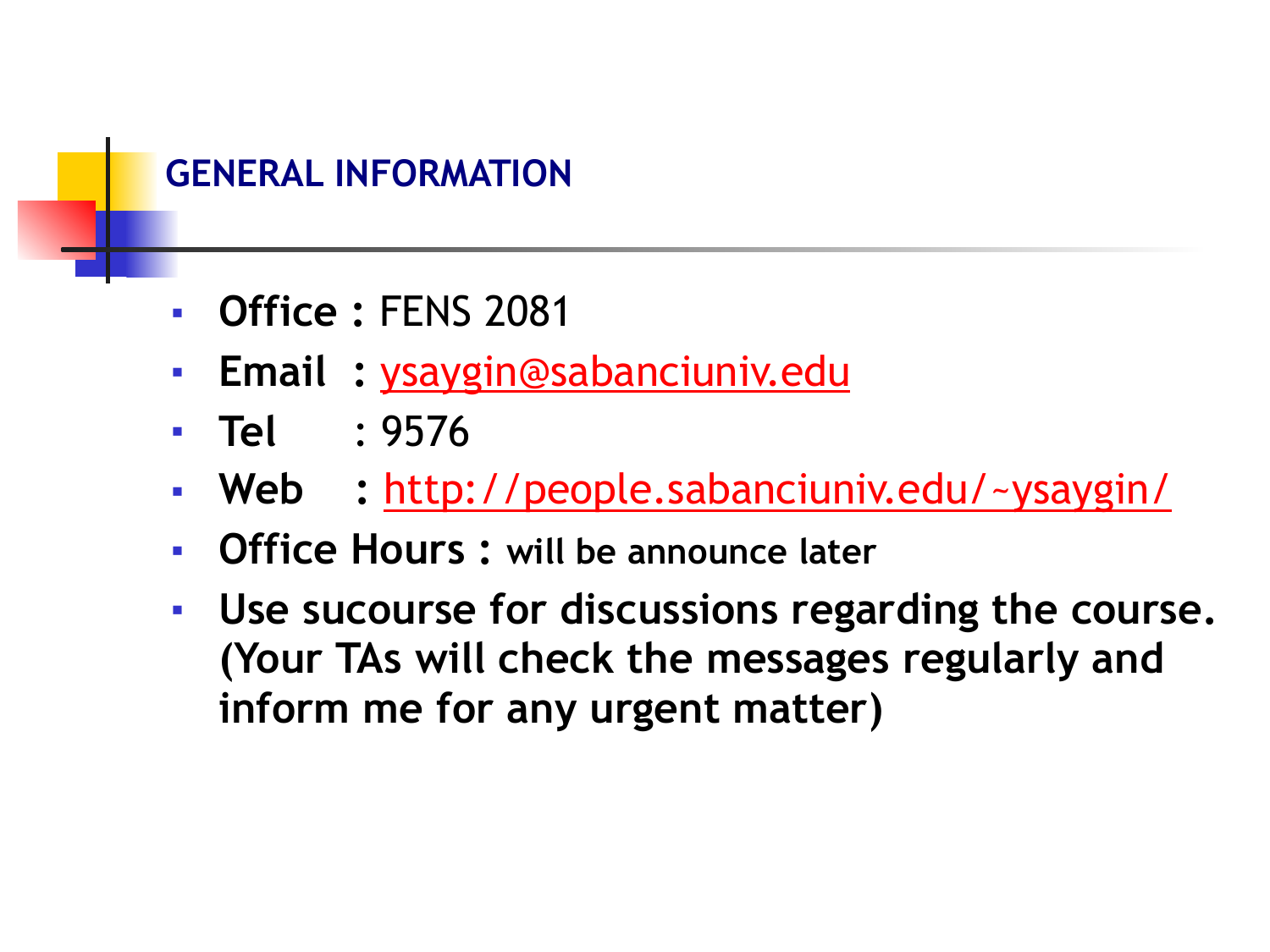#### **GENERAL INFORMATION : Text Book**

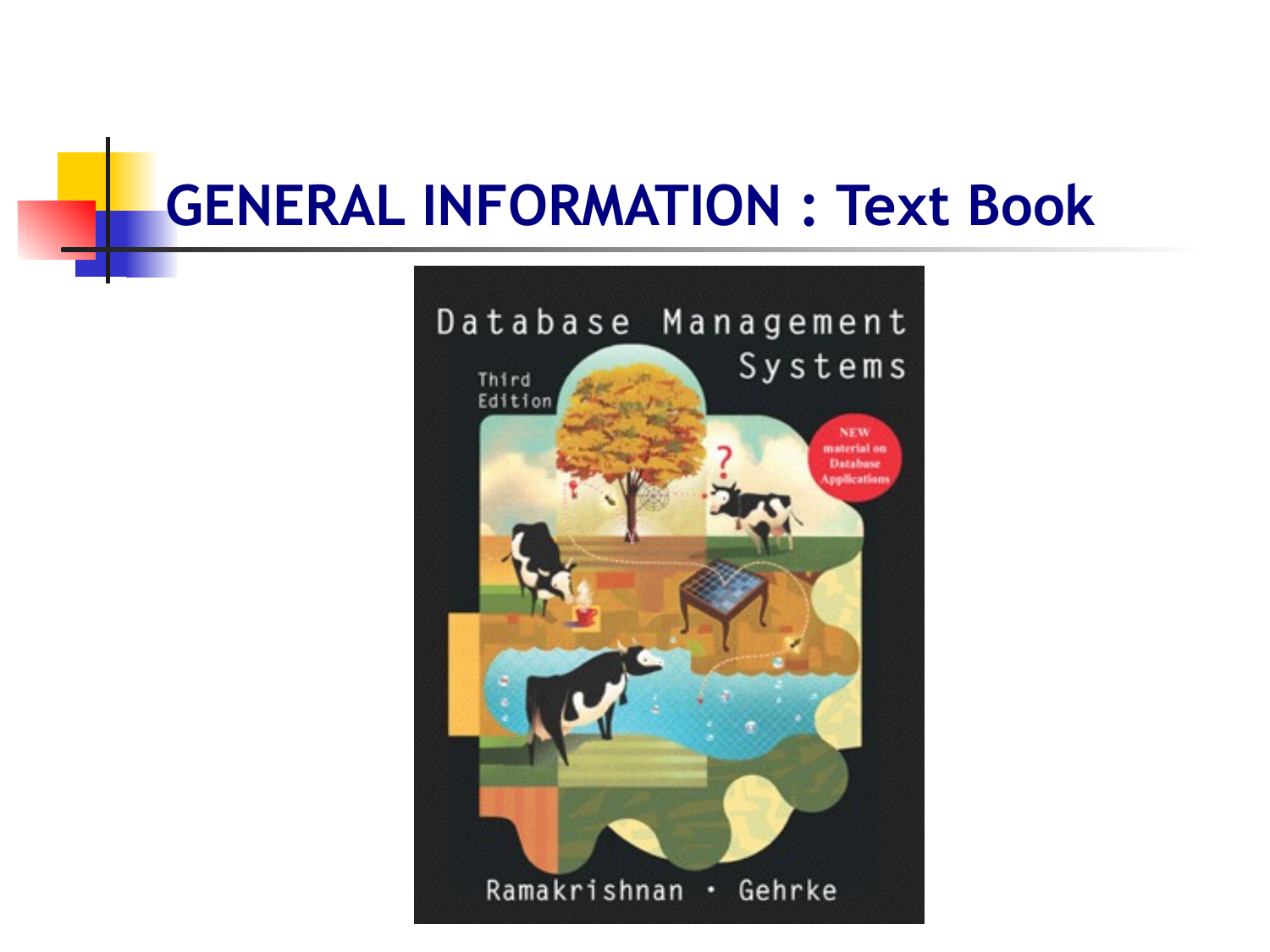## Grading Policy

- There will be 2 Midterms and a Final :
	- $MT1 25%$  (exact day and time TBA)
	- MT2 25% (exact day and time TBA)
	- FINAL 30% (exact day and time TBA)
	- QUIZes 10%
		- There will be  $15-20$  Quizes,  $1\%$  each
		- So you will get 10% easily. If you exceed 10%, then I will see what to do with the extra points :)
- DB Application Project: 10%
	- Group project (max 5 students).
	- Choose different projects, or variations.
	- You may use the MySQL or any other Database Management System to develop your database application.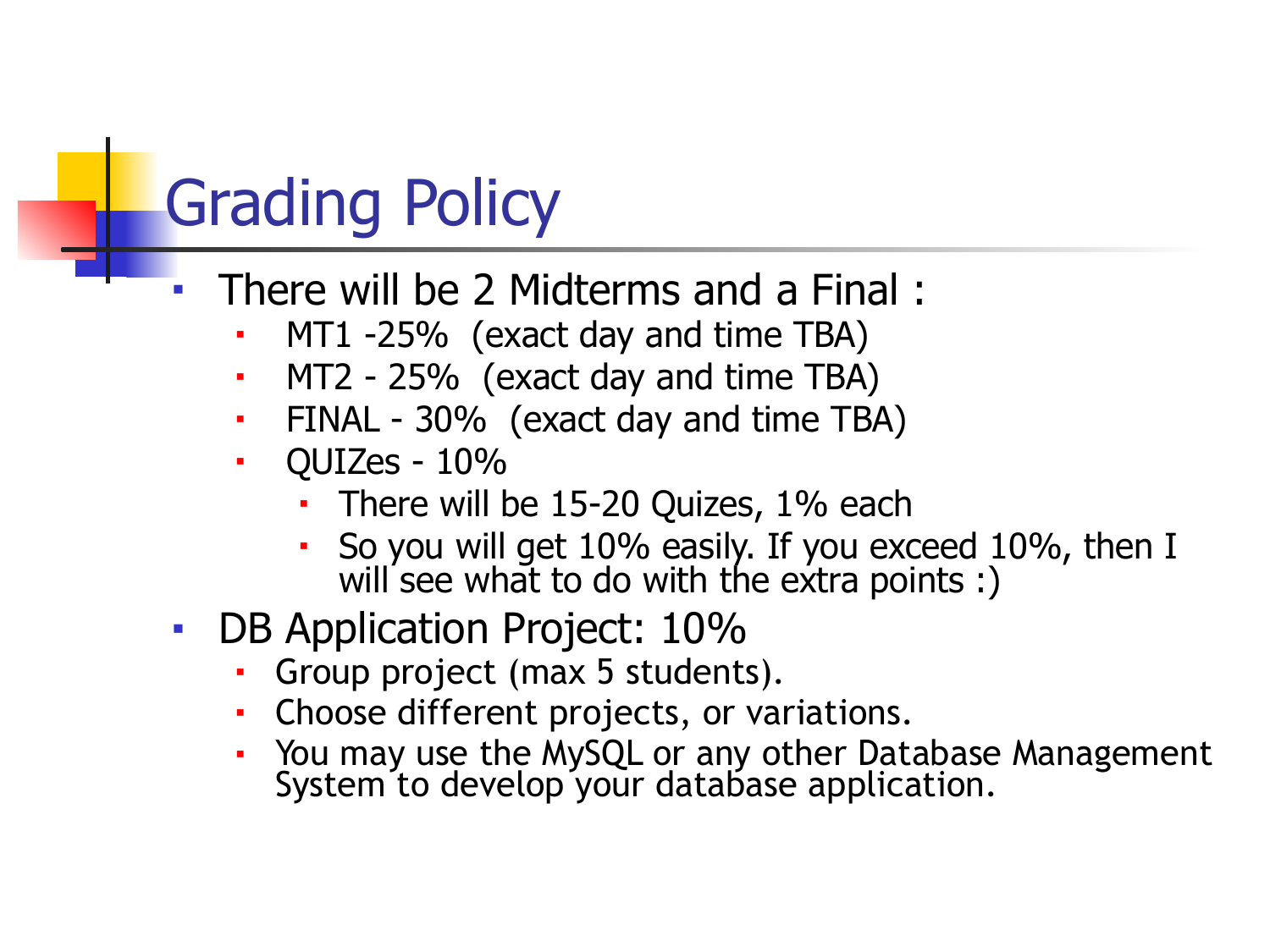

• Final will be a makeup for one of MT1 or MT2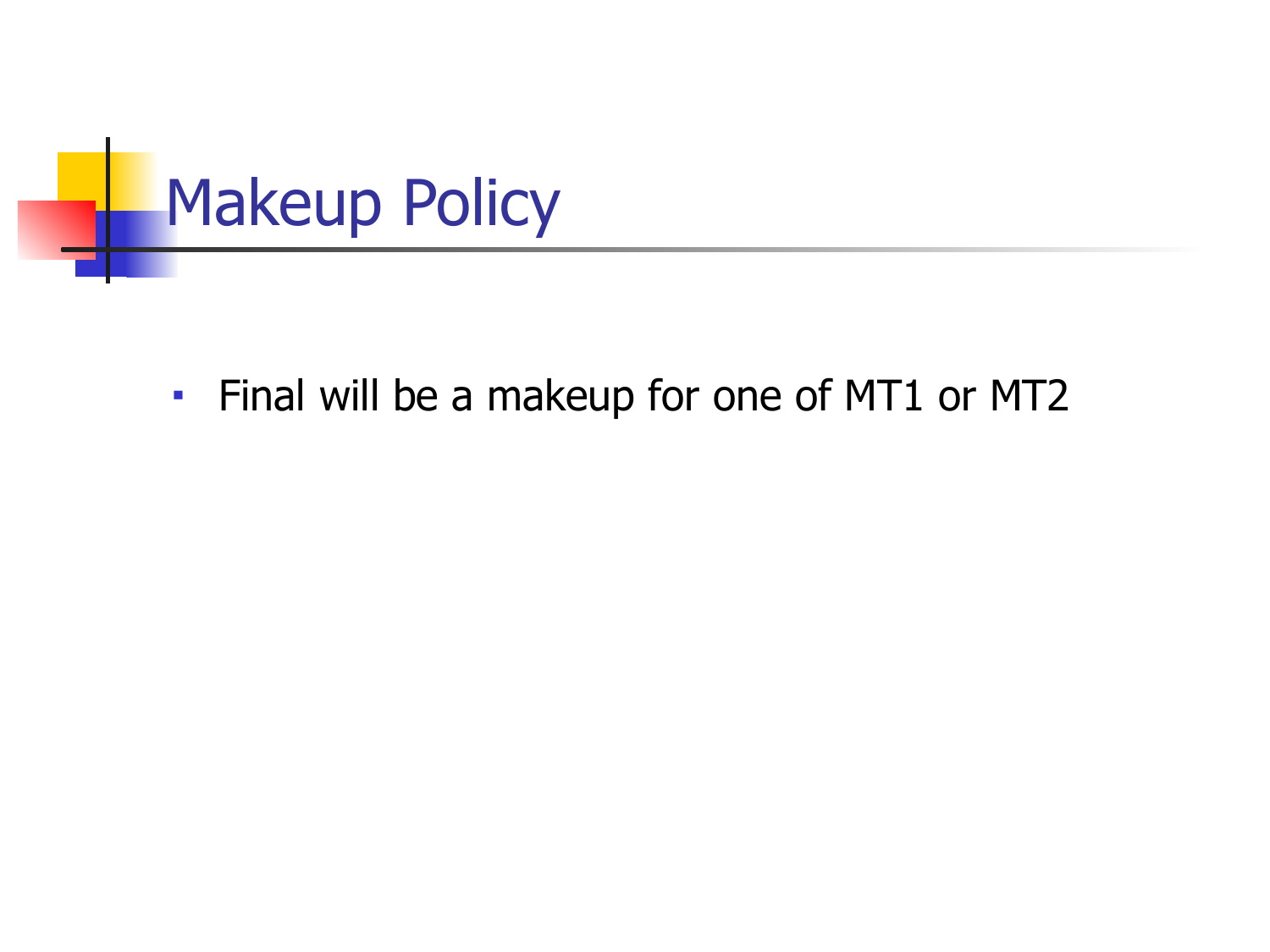## Learning objectives

- Learning how to design and implement a database application
	- Conceptual design
	- Relational Model
	- Mapping ER to Relational Model
	- Schema refinement and normal forms
	- Querying
- Learning database system concepts
	- Concurrency Control and Transaction Management
	- **Recovery**
	- Storage and Indexing
- Learning new generation data storage and querying (and also understanding that the conventional SQL databases are not obsolete)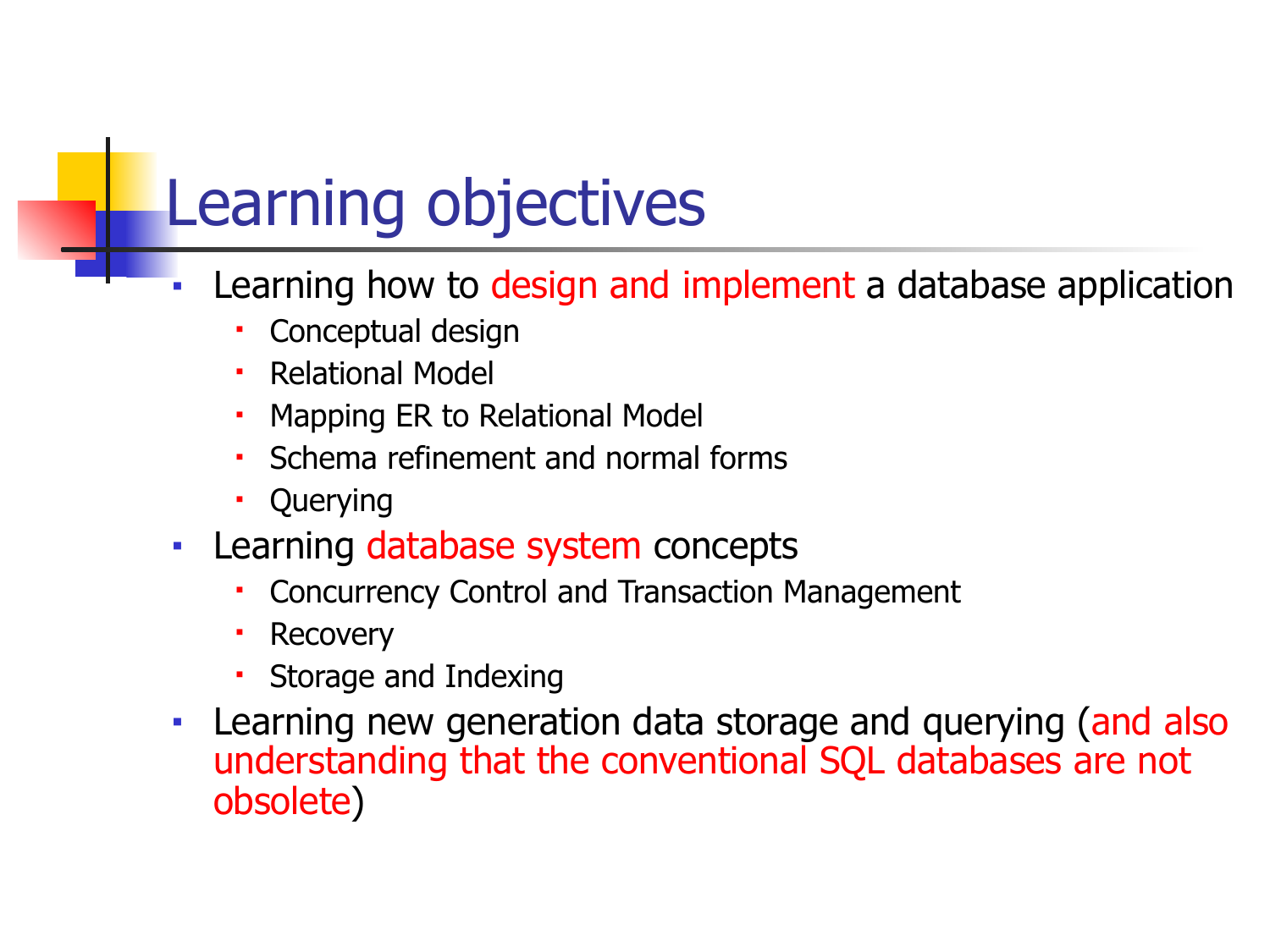## List of Topics

(Order of teaching may be slightly different)

- Introduction to Database Systems
- **Entity Relationship Model**
- Relational Model
- Relational Algebra
- SQL Queries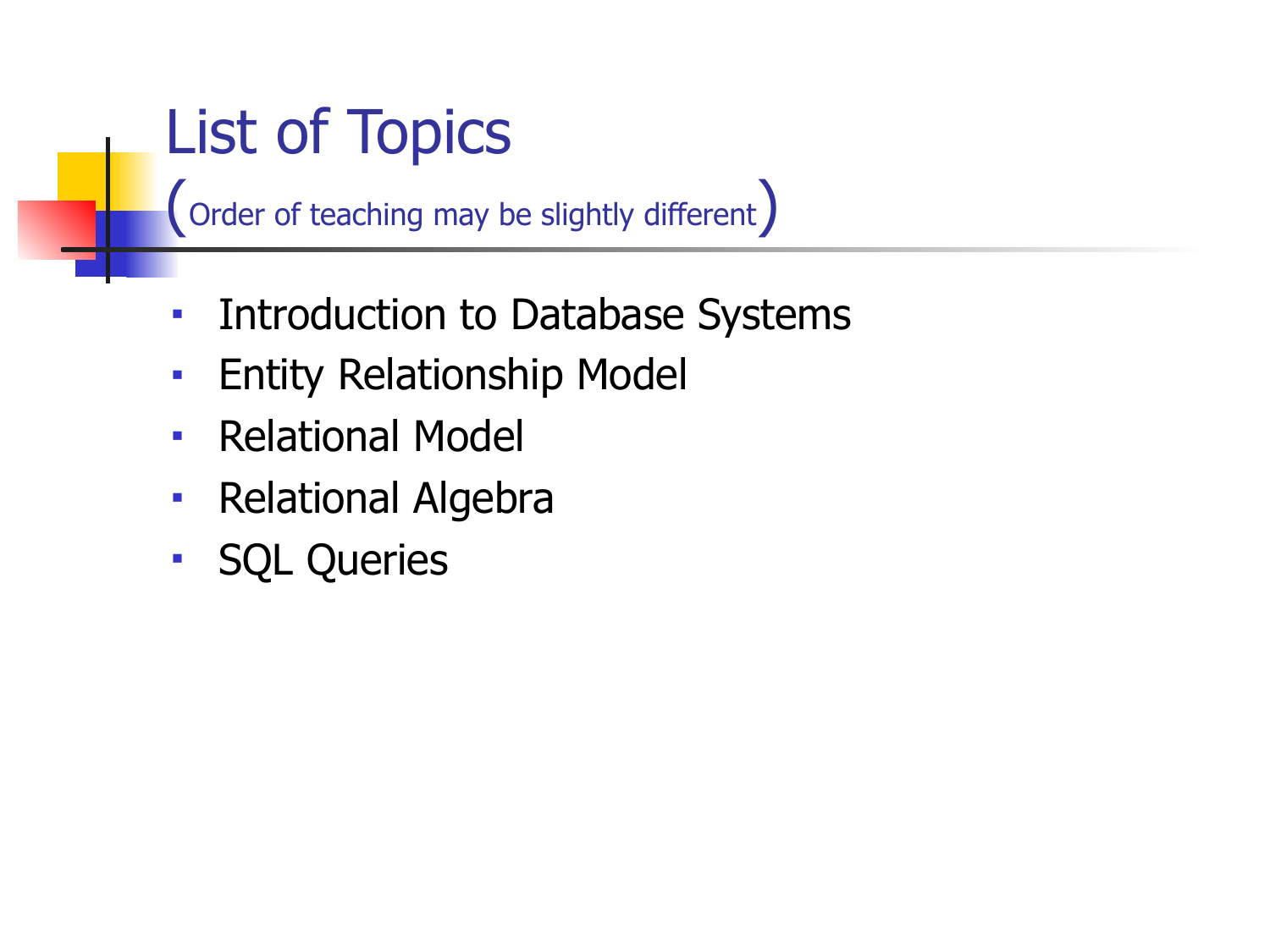# List of Topics (Contd.)

- Functional Dependencies
- Normal Forms
- Schema Decomposition into Normal Forms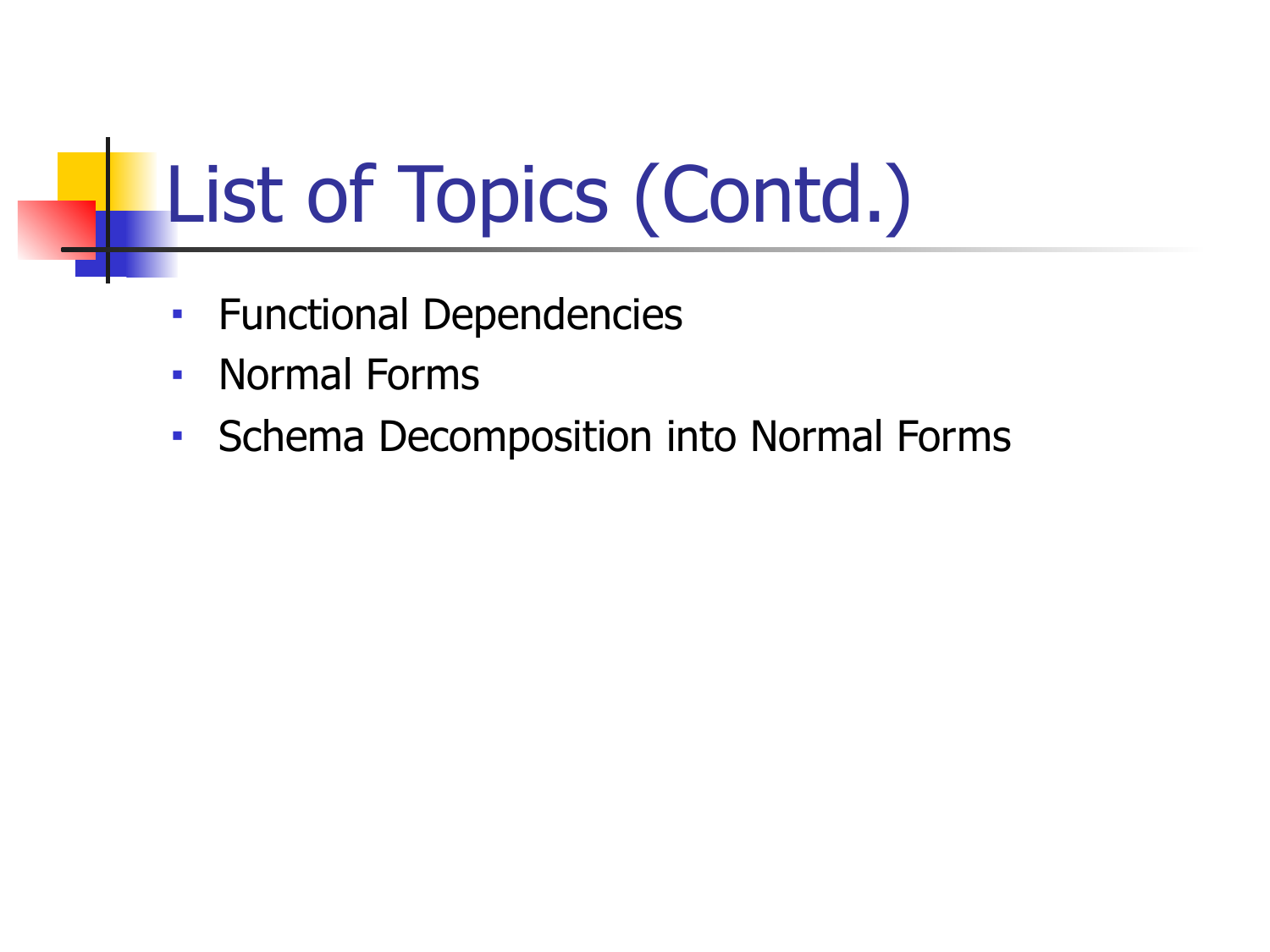# List of Topics (Contd.)

- Data Storage and Indexing
- Transaction Management
- Concurrency Control
- Crash Recovery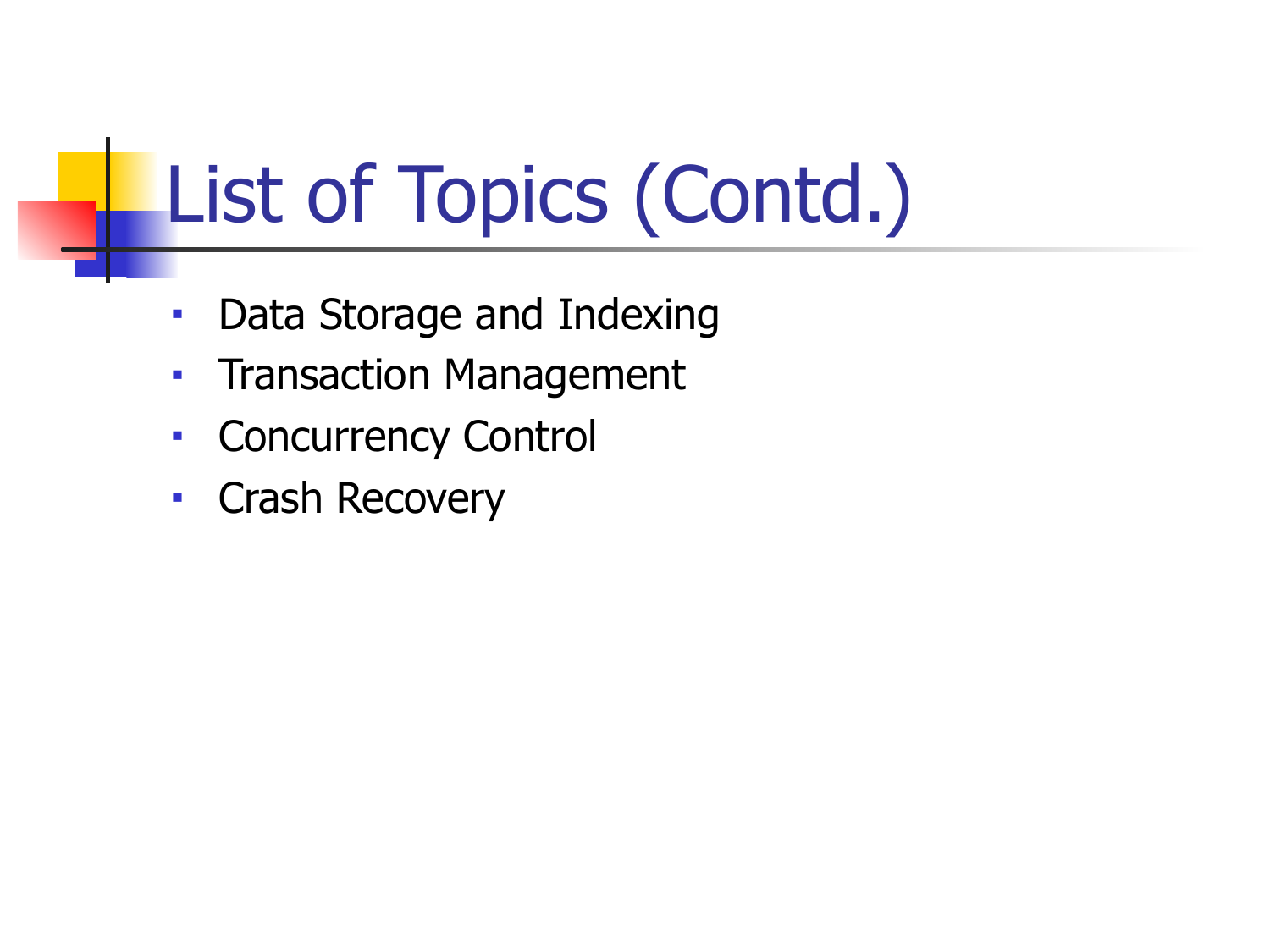# List of Topics (Contd.)

- NoSQL Databases and Key-Value Stores
- Graph Database Model

FINAL will cover all the topics including NoQL and Graph Database Model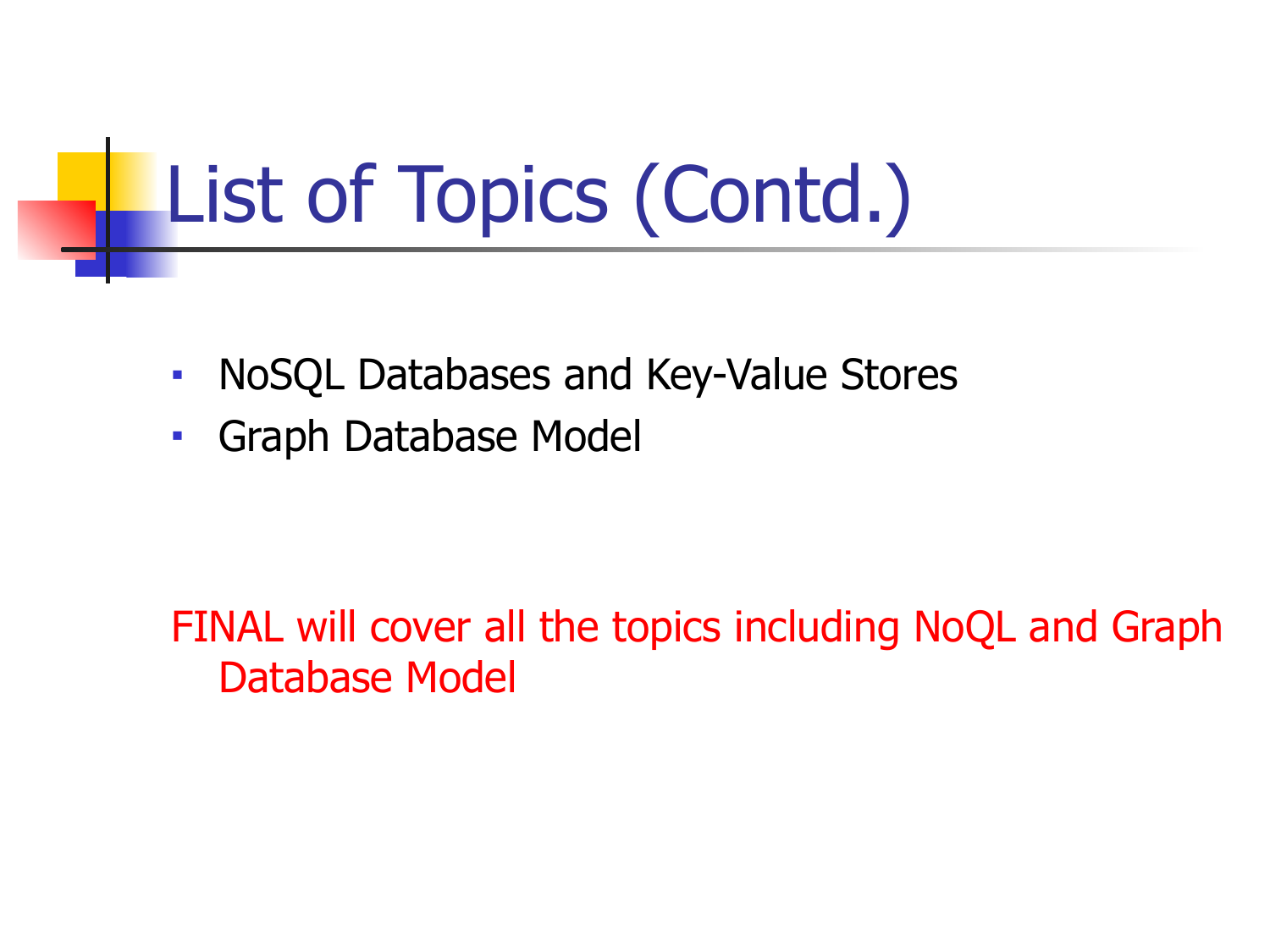## PROJECT

- Form your group (Max 4 people)
- Think about a real-life database application project
- Step 1: Write a one page report describing what you want to do for this project. Write your report using any editor and submit the PDF through sucourse
- Report should list the group members but only one student should submit the report.
- If you submit you will get 0
- Otherwise you will get -1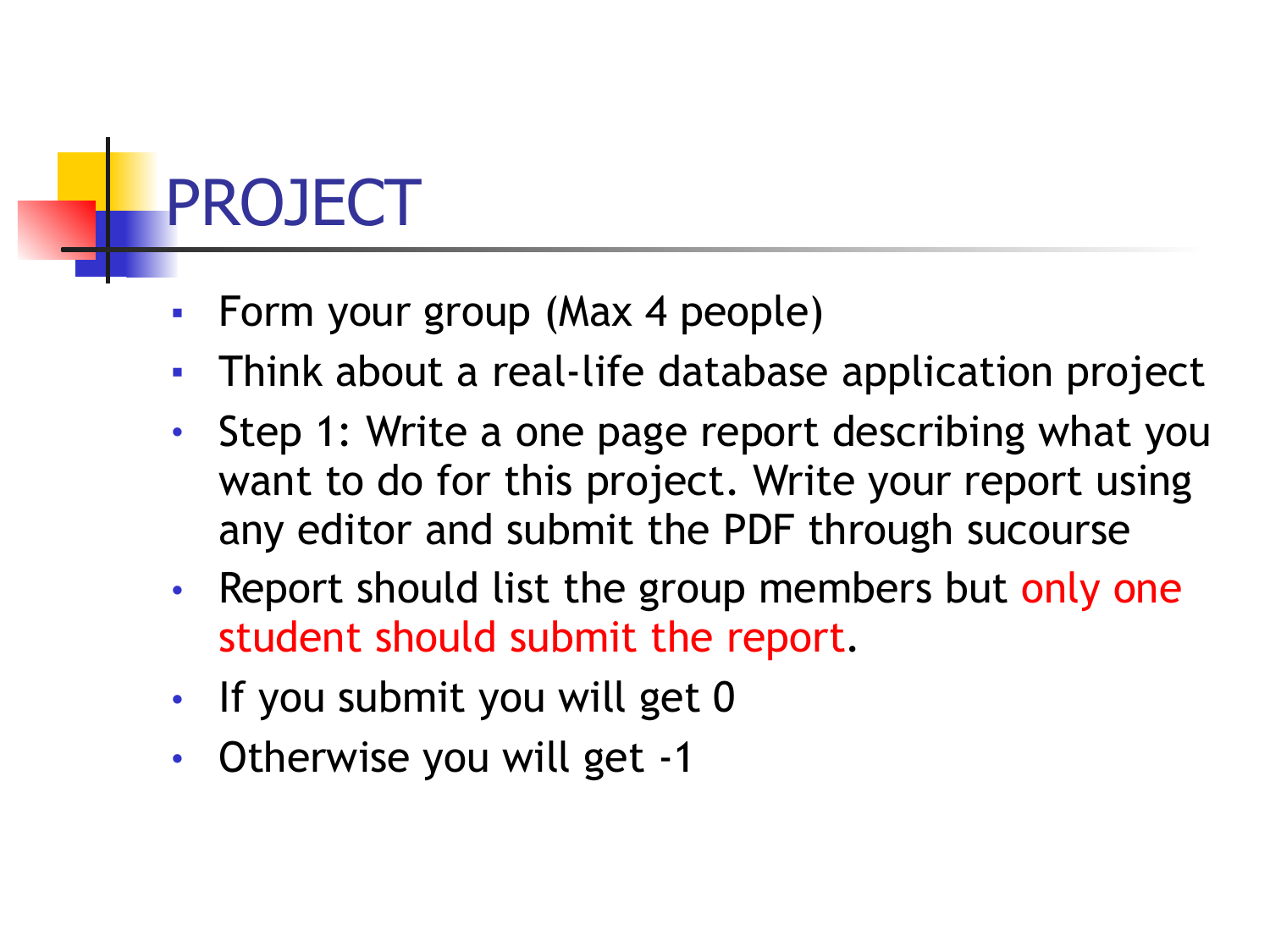#### **An example database application**

**(Taken from the book "Fundamentals of Database Systems" by Elmasri and Navathe)** 

**Company** database keeps track of a company's employees, departments and projects.

1. The company is organized into departments. Each department has a unique name, a unique number and a particular employee who manages the department. We keep track of the start date when that employee began managing the department. A department may have several locations.

2. A department controls a number of projects, each of which has a unique name, a unique number and a single location.

3. We store each employee's name, Social Security number, address, salary, sex and birth date. An employee is assigned to one department but may work on several projects, which are not necessarily controlled by the same department. We keep track of the number of hours per week that an employee works on each project. We also keep track of the direct supervisor of each employee.

4. We want to keep track of the dependents of each employee for insurance purposes. We keep each dependent's first name, sex, birth date and relationship to the employee.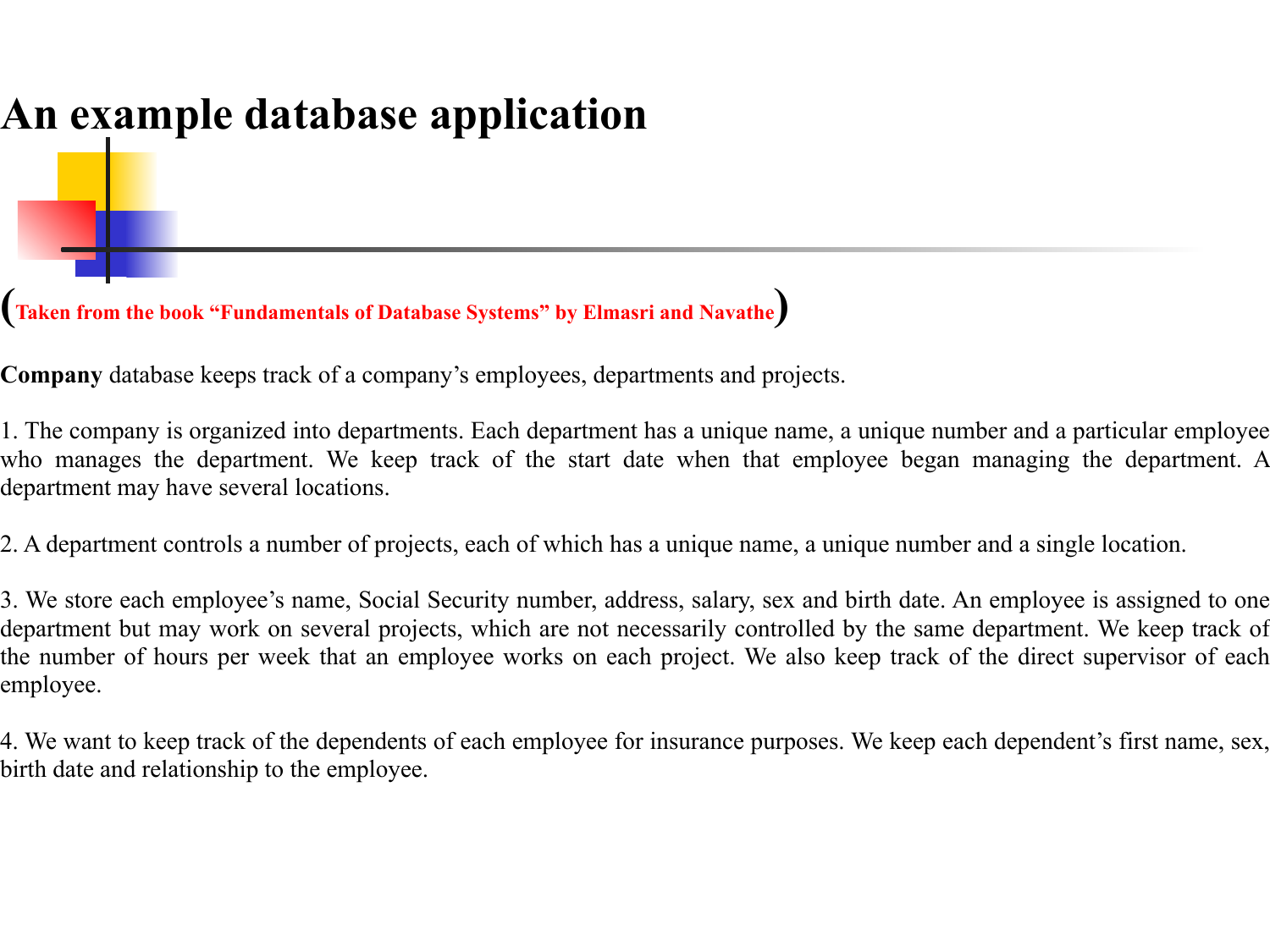### Learning objectives

- Learning how to design and implement a database application
	- Conceptual design (ER model)
	- **Relational Model**
	- Mapping ER to Relational Model
	- Schema refinement and normal forms
	- Querying (SQL)
- Learning database system concepts
	- Concurrency Control and Transaction Management
	- **Recovery**
	- Storage and Indexing